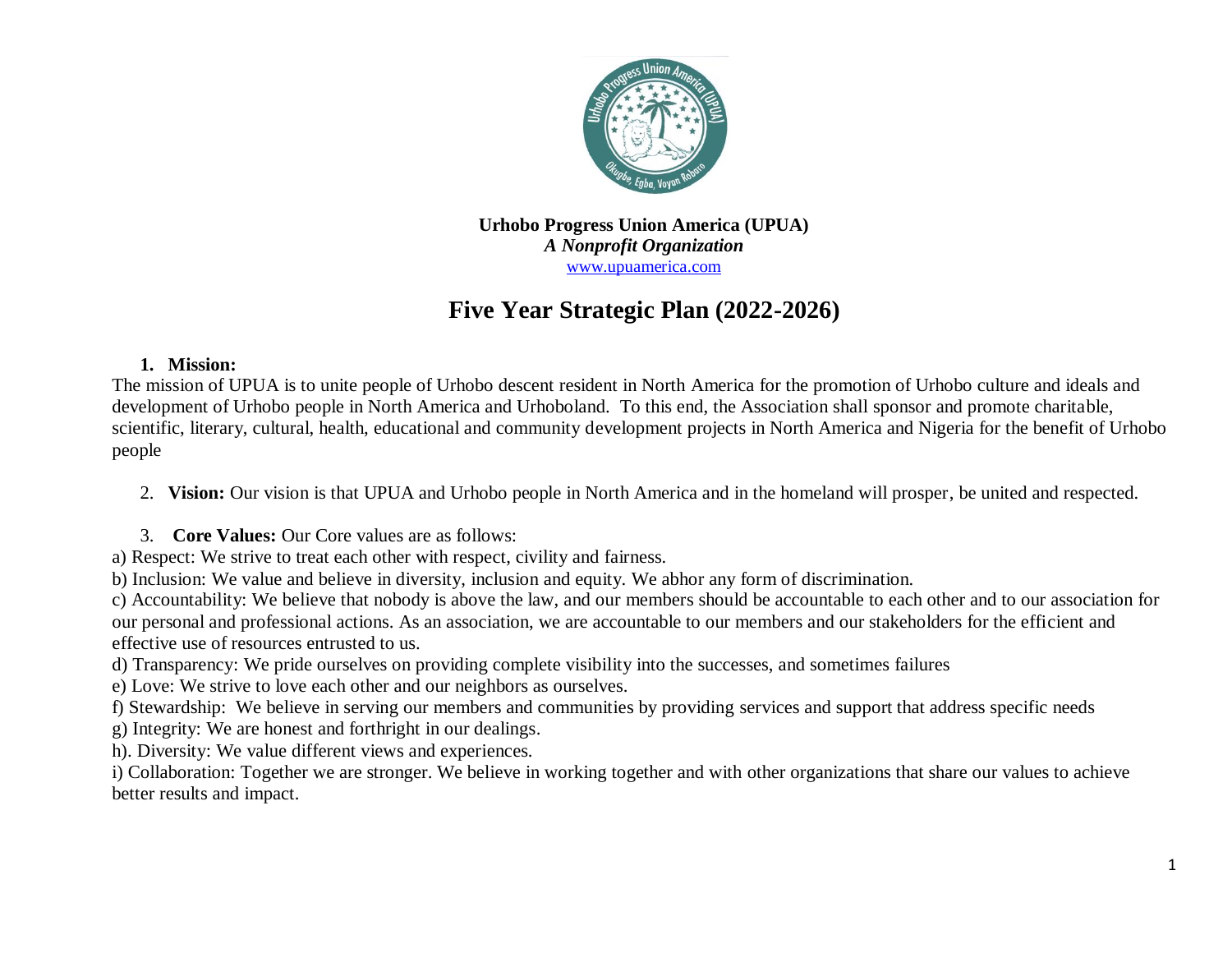## **4. SWOT Analysis**

| <b>Strengths</b>                                         | <b>Weaknesses</b>                                                       |
|----------------------------------------------------------|-------------------------------------------------------------------------|
| - Longevity (circa 30 years) and resilience despite      | -Internal squabbles, factions, aggrieved/grumpy members, frequent       |
| occasional internal crisis and litigations               | litigations, disunity, etc                                              |
| - Relatively large membership and huge cash balance for  | -Dependence on membership dues and donations, inability to secure       |
| investment and charitable work                           | grants to execute projects in the US and Urhoboland                     |
| - Annual convention, opportunity to fraternize, network, | -Relative small number of chapters (20) and members (c.500) compared    |
| feel at home and see old friends, and raise funds        | to the number of cities/states/provinces in North America with sizeable |
|                                                          | population of Urhobos, slow growth in chapters and membership           |
|                                                          |                                                                         |
| <b>Opportunities</b>                                     | <b>Threats</b>                                                          |
| -Large and growing number of Urhobos in North America    | -Low level or outright lack of interest by Urhobo youths to join UPUA   |
|                                                          | or UPUAYA                                                               |
| -Large supply of grants for non-profits in North America | -Poor knowledge of laws governing non-profits and litigations can       |
|                                                          | endanger the non-profit (501c) status of UPUA                           |
| -Non-profits can establish income-generating unrelated   | -Existence of competing Urhobo kingdom-based organizations and          |
| businesses North America                                 | chapters not willing to join UPUA                                       |

#### **5. Actions to Build on Strengths, Address Weaknesses, Take Advantage of Opportunities and Mitigate Threats**

| <b>Strengths</b>                                         | <b>Actions to Build on Strengths</b>                                      |
|----------------------------------------------------------|---------------------------------------------------------------------------|
| - Longevity (circa 30 years) and resilience despite      | -Have an internal dispute resolution mechanism to resolve disputes        |
| occasional internal crisis and litigations               |                                                                           |
| - Relatively large membership and huge cash balance for  | -Speed up the growth of chapters and membership and increase              |
| investment and charitable work                           | membership dues by \$12/year every 3 to 5 years                           |
|                                                          | -Establish a minimum and maximum cash balance, an amount above the        |
|                                                          | max should be invested or used for charitable work                        |
| - Annual convention, opportunity to fraternize, network, | Continue to hold annual convention (in-person or virtual)                 |
| feel at home and see old friends, and raise funds        | Hold virtual "mid-year" conferences with breakout sessions on topical     |
|                                                          | issues affecting Urhobo people                                            |
| -Internal squabbles, factions, aggrieved/grumpy members, | Establish an internal dispute resolution and arbitration process to avoid |
| frequent litigations, disunity, etc                      | court cases. Strive to be inclusive.                                      |
| -Dependence on membership dues and donations, inability  | Ensure greater diversity of revenue, launch an Endowment, establish       |
| to secure grants to execute projects in the US and       | income-generating (social) enterprises such as Urhobo Community           |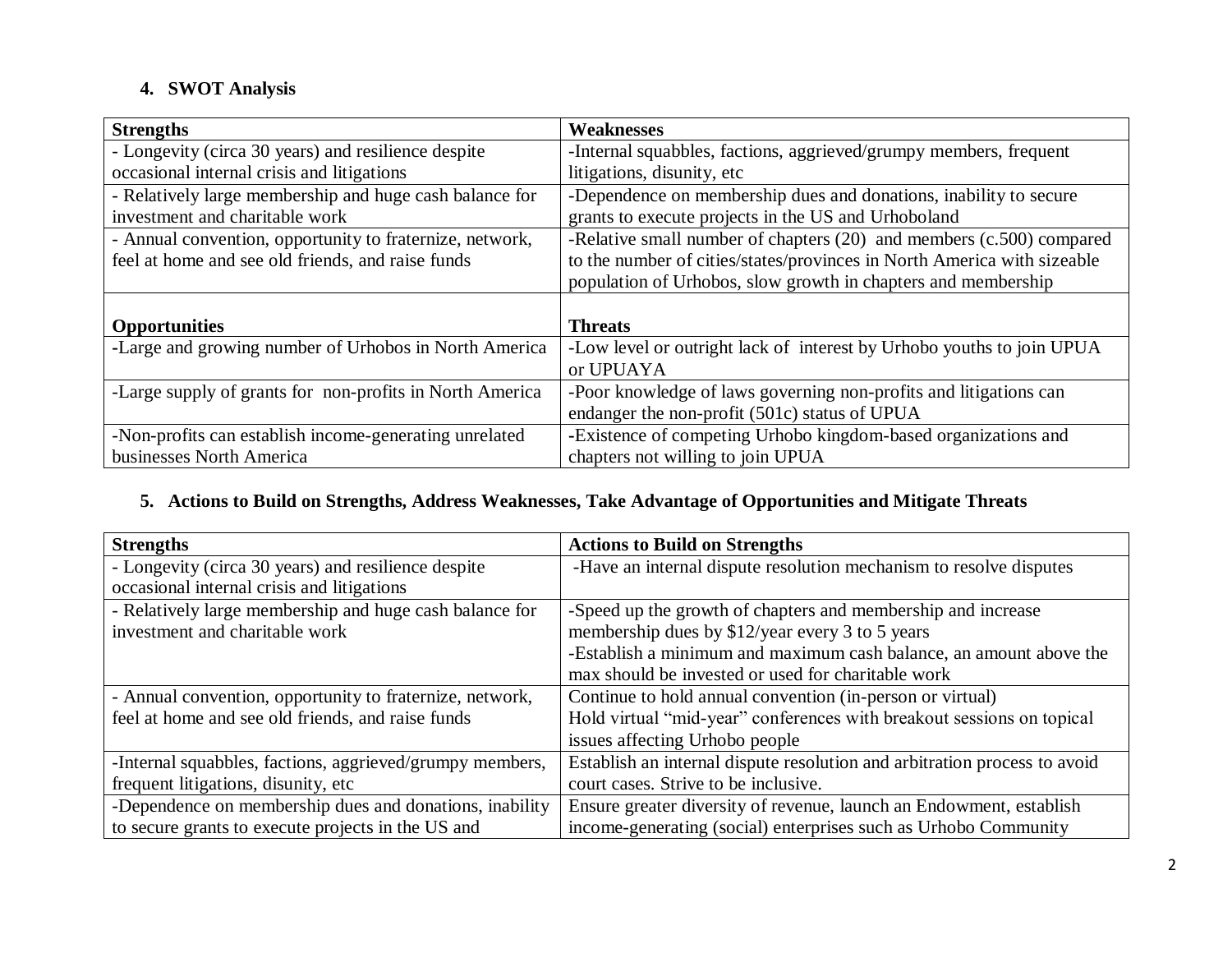| Urhoboland                                                | Center (not "House")                                                        |  |  |  |
|-----------------------------------------------------------|-----------------------------------------------------------------------------|--|--|--|
|                                                           | Make UPUA "grant-ready", identify potential grant sources, secure grant     |  |  |  |
|                                                           | writers and apply for grants                                                |  |  |  |
| -Relatively small number of chapters (20) and members     | Embark on enlightenment campaign by sending emissaries to states and        |  |  |  |
| (c.500) compared to the number of cities/states/provinces | provinces. Canada is still a virgin land filled with Urhobo sons and        |  |  |  |
| in North America with sizeable population of Urhobos,     | daughters. I started that program before. Pay regular visits to chapters to |  |  |  |
| slow growth in chapters and membership                    | talk about new membership.                                                  |  |  |  |
|                                                           |                                                                             |  |  |  |
| <b>Opportunities</b>                                      | <b>Actions to Take Advantage of Opportunities</b>                           |  |  |  |
| -Large and growing number of Urhobos in North America     | Establish three new chapters every year, with a minimum of 50 new           |  |  |  |
|                                                           | members, Action: Director of membership                                     |  |  |  |
| -Large supply of grants for non-profits in North America  | Hire a business development consultant and grant proposal writer or get     |  |  |  |
|                                                           | pro bono grant writer                                                       |  |  |  |
|                                                           | Prepare UPUA to be eligible for grants                                      |  |  |  |
| -Non-profits can establish income-generating unrelated    | The Urhobo community center can have a event hall, gym, office rentals,     |  |  |  |
| businesses North America                                  | etc which can be rented out.                                                |  |  |  |
| <b>Threats</b>                                            | <b>Actions to Mitigate Threats</b>                                          |  |  |  |
| -Low level or outright lack of interest by Urhobo youths  | Conduct a youth needs assessment to identify and develop initiatives to     |  |  |  |
| to join UPUA or UPUAYA                                    | meaningfully engage youths in North America and Nigeria.                    |  |  |  |
|                                                           | Reinvigorate the youth wing of UPUA (UPUAYA) and encourage                  |  |  |  |
|                                                           | chapters to establish youth wings also.                                     |  |  |  |
|                                                           | Integrate youth programs and activities into UPUA national convention.      |  |  |  |
|                                                           |                                                                             |  |  |  |
| -Poor knowledge of laws governing non-profits, for        | Give new members a welcome package that includes the constitution and       |  |  |  |
| example excessive litigations can endanger the non-profit | key information about UPUA.                                                 |  |  |  |
| (501c) status of UPUA                                     | Educate members, especially BOT and Executive members on laws               |  |  |  |
|                                                           | governing non-profits                                                       |  |  |  |
|                                                           |                                                                             |  |  |  |
| -Existence of competing Urhobo kingdom-based              | Improve and expand programs and projects to reach all Urhobo people         |  |  |  |
| organizations and chapters not willing to join UPUA       | Nigeria and all Urhobo sub-groups in the homeland.                          |  |  |  |
|                                                           | Allow for Urhobo-kingdom based groups to become chapters of UPUA            |  |  |  |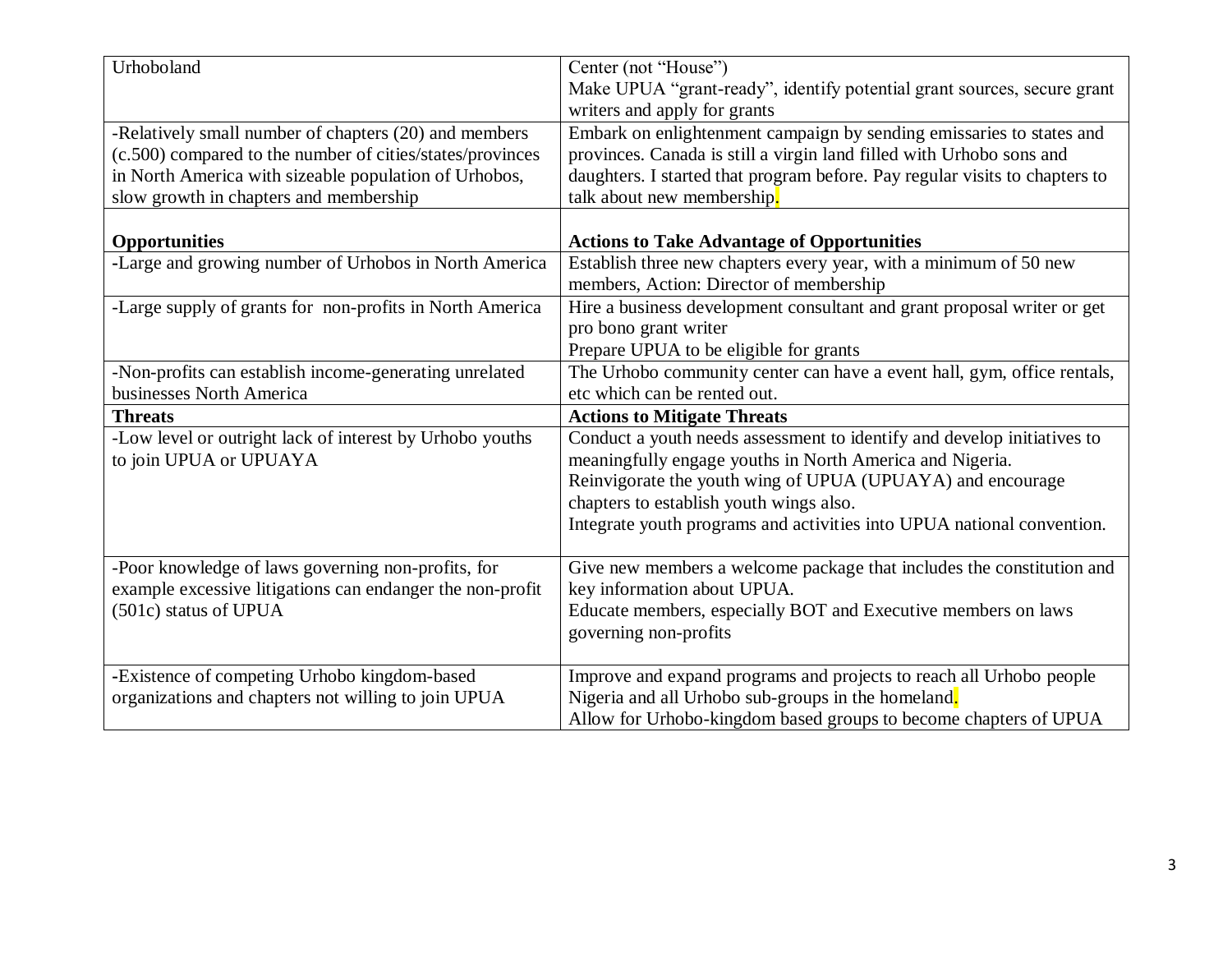## **6. Strategic Directions/Goals, Objectives, Key Tasks and Responsible Parties**

| <b>Objectives</b>       | <b>Keys Tasks</b>                          | <b>Timeline</b>                          | <b>Strategy</b>              | <b>Required</b>          |
|-------------------------|--------------------------------------------|------------------------------------------|------------------------------|--------------------------|
|                         |                                            |                                          |                              | <b>Resources</b>         |
| <b>Build Urhobo</b>     | 1. Prepare a Business Plan and<br>Drawings | Plan: Jan-Sept 2022<br>Fund-raiser: 2022 | Set up a UCC Committee       | <b>Estimated</b> initial |
| <b>Community Center</b> |                                            | Convention                               | that will identify location, | cost \$1.5 m, UPUA       |
| (UCC) which will be     | 2. Launching/Fundraising                   |                                          | prepare a sketch and         | to provide/invest        |
| self-sustaining and     | 3. Construction and Furnishing             | Construction: Jan -                      | business plan, and launch    | \$200k, Fundraising      |
| income-generating       | 4. Opening/Operations                      | Dec 2023                                 | with a fundraiser during     | \$100k, Shares           |
|                         |                                            | Operation Jan. 2024                      | the 2022 convention          | \$200k, Bank Loan        |
|                         |                                            |                                          |                              | \$1m                     |
| Growth: Increase        | Establish four new chapters and 100        | 2022-2026                                | Greater visibility           | Budget for the           |
| number of chapters      | new members each year starting in          |                                          | especially on social media   | director of              |
| from 20 to 40, and      | 2022                                       |                                          | platforms.                   | membership to            |
| membership from 500     |                                            |                                          |                              | contact and visit        |
| to 2,000 within 5 years | Create UPUA groups on social               | 2022                                     | Utilize search engine        | states where there       |
|                         | media using Whatsapp, Facebook,            |                                          | optimization (SEO) to        | are currently no         |
|                         | YouTube.                                   |                                          | make existing state and      | chapters to              |
|                         |                                            |                                          | national UPUA websites       | mobilize Urhobos         |
|                         | Update UPUA and chapter websites           | 2022                                     | easy to find.                | there to establish       |
|                         | with current contact information           |                                          |                              | chapters                 |
|                         |                                            |                                          | Update all active UPUA       |                          |
|                         |                                            |                                          | chapters websites with       |                          |
|                         |                                            |                                          | current contact              |                          |
|                         |                                            |                                          | information.                 |                          |
|                         |                                            |                                          |                              |                          |
| Promote the learning    | Develop an Urhobo language and             | 2022                                     | Develop a free and           | Budget for these         |
| of Urhobo language      | dictionary App                             |                                          | accessible Urhobo            | activities               |
| and Culture among       | Urhobo language summer camp for            |                                          | language and culture App.    |                          |
| Urhobo people,          | our youth                                  | Every summer                             |                              |                          |
| especially youth and    | Annual Urhobo language and                 | beginning in 2022                        |                              |                          |
| children, in North      | <b>Culture Competition</b>                 | During annual                            | Develop online Urhobo        |                          |
| America                 | Online Urhobo language and Culture         | convention                               | language and culture         |                          |
|                         | in UPUA website                            | beginning in 2022                        | tutorials                    |                          |
|                         |                                            | Beginning in 2022                        |                              |                          |

**6.1 Strategic Direction/Goal 1: Increase UPUA footprint in North America**